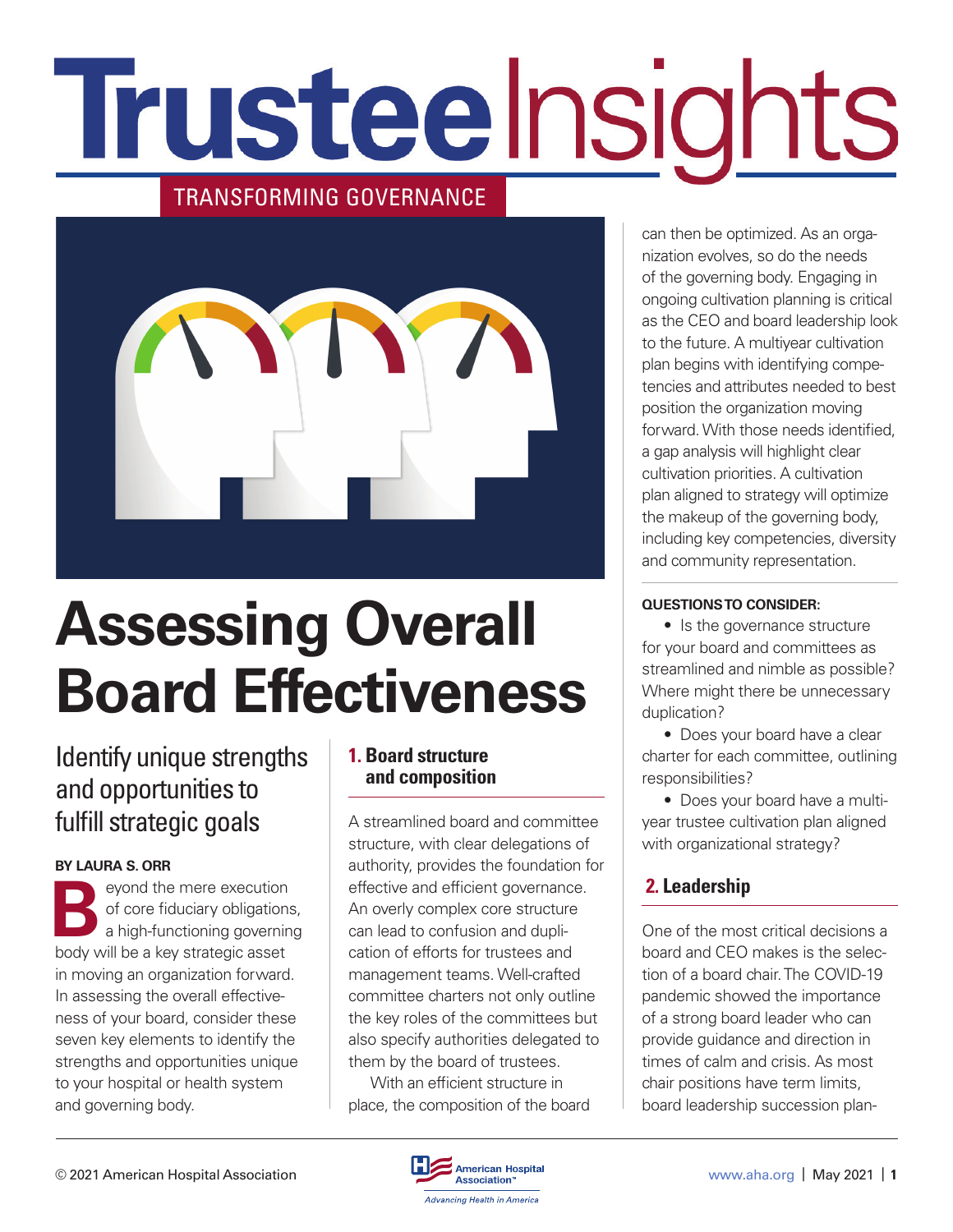### **Trustee** Insights

ning is critical. Identifying potential board leaders should include three key components.

First, there should be a clear understanding of the most important competencies for the next board chair. These are shaped by the organization's strategic direction and the board's culture.

Second, candidates should have demonstrated the ability to lead effectively, perhaps through formal committee leadership or as an informal leader and influencer among trustees.

Finally, candidates must have passion for the hospital's or health system's mission and vision, deep knowledge of the organization and a willingness to commit significant time and attention to the role.

Board leadership in health care has never been more important than it is today. A strong board leader will partner with the CEO to move the board and the organization forward, continuously improving and adapting to the changing environment.

#### **QUESTIONS TO CONSIDER:**

• What is the culture and process related to board leader succession in your organization?

• Has your board identified the required competencies of your next board leader?

• Do you have a board leadership succession plan in place at the board and committee levels?

#### **3. Roles and responsibilities**

Distinguishing between the roles of management and the governing body is imperative for high-functioning boards and leadership teams. Well-defined role clarity balances

fiduciary and strategic oversight with operational management.

Trustees have a fiduciary obligation to ensure hospitals and health systems are financially solvent, remain compliant with regulatory requirements, deliver quality care and service, manage risk and support organizational strategy. Trustees should be well versed in process and key monitoring measures. Members of the management team serve as subject matter experts for how to ensure these requirements are met.

For example, while a trustee should be knowledgeable about the key organizational risks and mitigation plans, it is management's responsibility to identify those risks, develop monitoring tools and create and implement mitigation plans. Likewise, trustees should understand key quality metrics and know how the organization is performing against key measures at any given time, and management teams can design and implement improvement plans as needed.

The roles of management and trustees will sometimes blur, especially in high-risk circumstances or times of crisis. Board leadership plays a key role in maintaining the right balance between management and governance, clarifying and redirecting the board if needed.

#### **QUESTIONS TO CONSIDER:**

• Does your board have a document that clearly outlines roles and responsibilities or the job description for trustees?

• How do the CEO and board chair work together when roles begin to blur at a given time or on a given topic?

#### **4. Transparent relationships**

A trusting and transparent relationship between the board and senior management team fosters high-performing governance. Building this relationship requires time, intentionality and vulnerability. Management teams must be willing to engage in dialogue with trustees, using the expertise in the boardroom, to shape strategic initiatives. In this type of transparent and collaborative board culture, trustees build knowledge along the way, clearly see their value and further engage with the organization.

In contrast, when this relationship lacks transparency, it can breed distrust and disengagement. The importance of human connection and building relationships outside of the boardroom also cannot be forgotten. While the COVID-19 pandemic significantly disrupted how we interact, it is critical to find ways to connect individually and as a full board outside of formal agenda items. Learning about your fellow board member's new grandchild or connecting with a member of the senior management team about your shared interest in a sports team or pastime like traveling are important means of building community and building trust.

#### **QUESTIONS TO CONSIDER:**

• What is the culture of your board? How does the current makeup of the board influence trust and transparency?

• Does your entire senior management team have a relationship with the board, or is that relationship mostly limited to the CEO?

• What specific actions is your